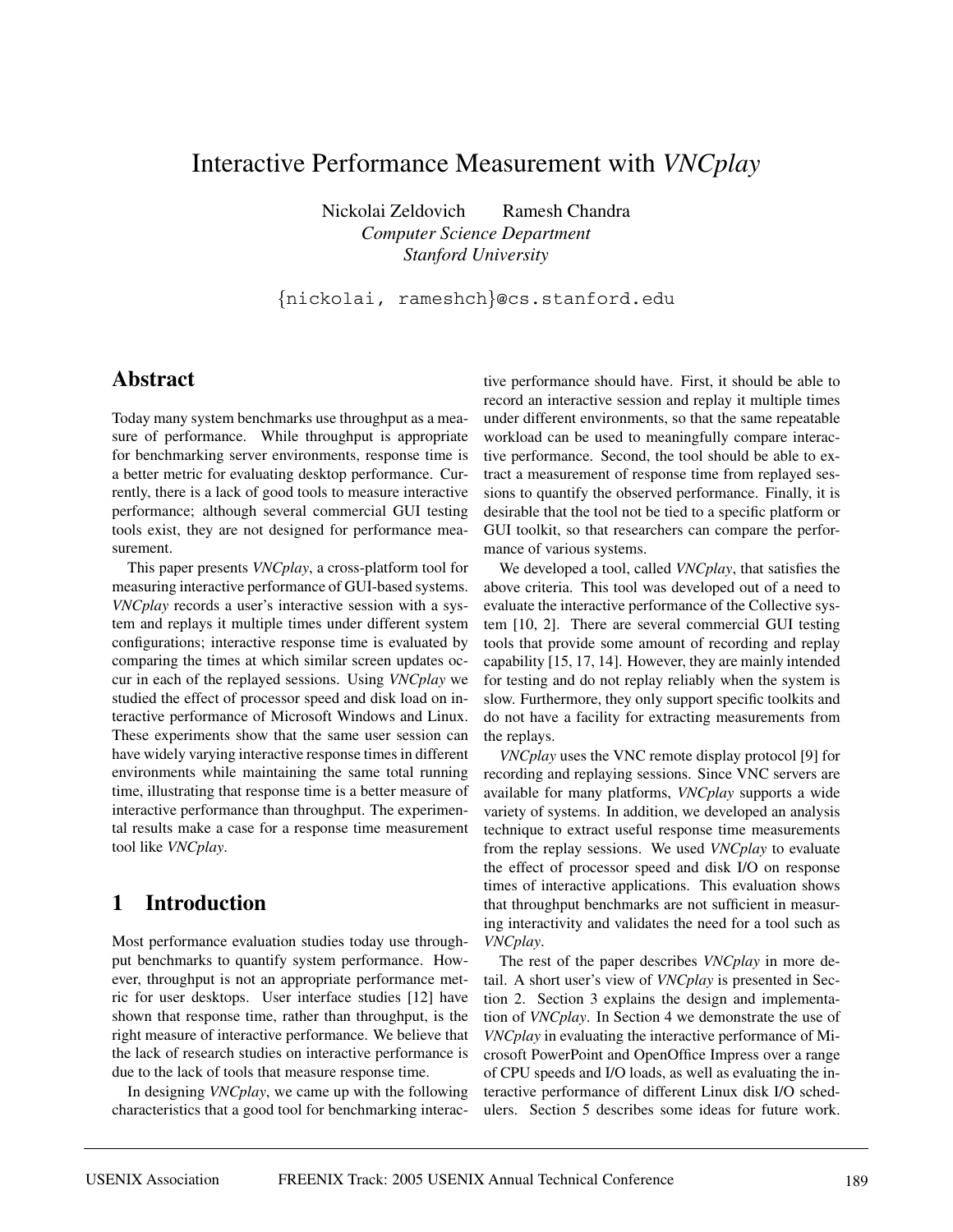Related work is discussed in Section 6 and we conclude in Section 7.

### **2 User's View of** *VNCplay*

Using *VNCplay* to record and replay interactive sessions is as easy as using a VNC client. To record a session, a user runs

\$ vncplay record server:port trace.vnc

This command brings up a VNC client connected to the specified server. The user performs the workload to be recorded, and closes the VNC client at the end of the workload. In case of the command shown, the user's workload is saved into the file *trace.vnc*. To replay a recorded workload, the user runs

\$ vncplay play server:port trace.vnc out.rfb

The workload from *trace.vnc* will be replayed against the specified VNC server, and the entire session output will be saved into a log file *out.rfb* for later review or analysis. A view-only VNC client (one that will not accept keyboard and mouse input from the user) will be displayed while the replay is taking place, to provide the user with visual feedback. To allow for unattended session replay, the password for the VNC server can be saved to a file and passed to *vncplay* by specifying the *–pwfile* option on the command line.

To obtain interactive performance metrics from replayed sessions, the user first runs an analysis stage on the session log files, which takes some time to run (on our computer it takes approximately as long as replaying each of the sessions):

\$ vncplay analyze out1.rfb ... > analyze.out

The command shown above produces intermediate analysis results in *analyze.out*, which can be then used to generate graphs like the ones presented later in this paper. For example, a cumulative distribution function of response times can be generated by

\$ vncanalyze cdf analyze.out > cdf.out

The resulting *cdf.out* can be plotted by a tool like *gnuplot* [5].

### **3 Design and Implementation**

*VNCplay* consists of three components: a recorder, a replayer, and an analyzer. The recorder and replayer provide reliable replay of interactive sessions. The analyzer takes replayed sessions and extracts interactive performance metrics from them. All of the components are based on a modified version of the TightVNC [13] Java client. The following sections describe some details of the design and implementation of *VNCplay*.

#### **3.1 Recording and Playback**

Based on our past experience with interactive session replay tools, such as [15, 7, 19, 1], we observed that one of the biggest problems that all of the tools have in common is correctly replaying mouse clicks. Most tools replay each input event, such as a mouse click, at exactly the same time that it occurred during recording. When replaying a session on a slower system, such an approach is not appropriate, as it can easily lead to mouse clicks being delivered to the wrong application. For example, suppose that during recording, the user brings up a window and clicks on a button in that window. During replay on a slower system, the window might take a few more seconds to appear. A purely time-based replay tool would click on the background image, where the button should have been, without waiting for the window and button to appear, resulting in different behavior in the replay than in the recorded session. This is not acceptable; therefore *VNCplay*'s recorder and replayer focus largely on reliable delivery of mouse events. Section 5 discusses reliable replay of sessions with both keyboard and mouse input.

The VNC recorder acts like a normal VNC client, except that it records the user's activity into a VNC replay log, such as the one shown in Figure 1. The log contains input events (mouse clicks and movements, and key presses) along with timestamps of when these events occurred. For each mouse click event, a snapshot of the screen is taken by the recorder and written to the replay log. These screen snapshots will enable the VNC replayer to reliably deliver the associated mouse click events.

During playback, the replayer connects to a VNC server as a client, and reads events from the VNC replay log. Events from the replay log are processed according to their timestamps; input events such as key presses and mouse movements are sent to the VNC server directly. For mouse clicks, the VNC replayer waits for the screen image to match the corresponding screen snapshot in the replay log before sending the mouse click event. The screen snapshot captures the visual state of the system when the user clicked the mouse during recording. By waiting for the screen image to match the snapshot, we ensure that the system has reached the same state during replay as during recording, at which time the mouse click can be safely delivered.

The replayer records all of the screen updates received from the server during replay into a log file [8] for later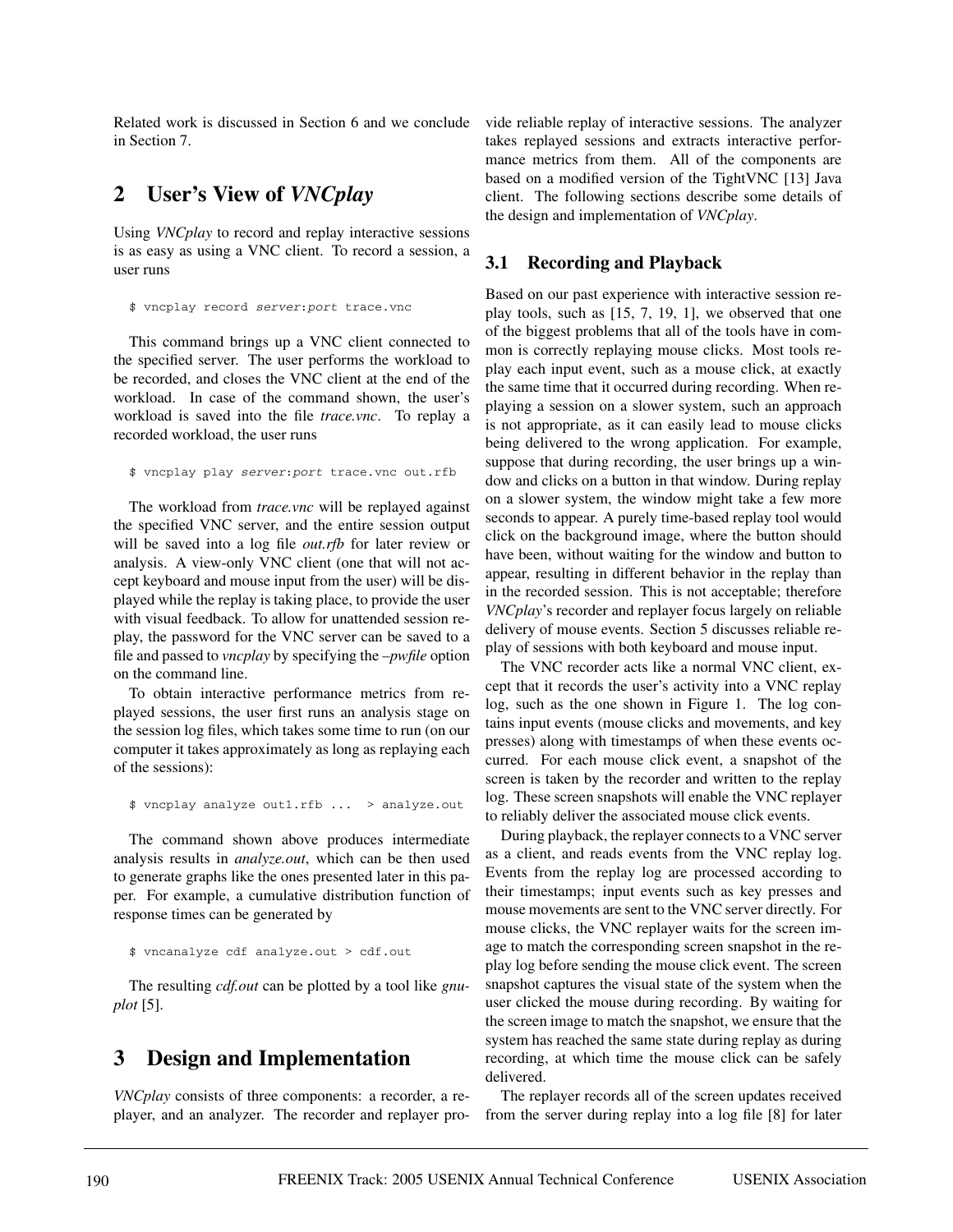

Figure 1: Example of a replay log used to record and play back VNC sessions. Keys "A" and "B" were pressed at 0 and 100 msec respectively, the mouse cursor was moved at 200 msec, a screen snapshot was taken at 500 msec, and a mouse click happened at 800 msec.

analysis or debugging. This allows the analysis of the replayed session to be performed at a later time offline, as it can be computationally intensive.

### **3.2 Reliable Playback**

To reliably replay the same session multiple times, the system must behave repeatably – that is, at each replay, it should start from the same state, and given the same input, it should provide the same output. In working with *VNCplay*, we have found that complex desktop environments, such as Windows or Linux, are not fully deterministic from the point of view of VNC. This section describes some of the problems we encountered in achieving reliable session playback, and workarounds we have implemented to address them.

We found that a snapshot of the entire screen is often difficult to match during replay; non-deterministic elements like the system clock or tooltips are usually different between recording and replay, and get in the way of perfect reproducibility. *VNCplay* uses screen snapshots to ensure that mouse clicks are delivered to the same UI element during replay as during recording. For this purpose, we have found that it suffices to take a snapshot of just the screen area around the mouse cursor. For example, if during recording the user clicks on an "OK" button, we only need to take a snapshot of the button to ensure that we click on it correctly during replay. In our current implementation, we use a square area of about 10 pixels by 10 pixels around the cursor for screen snapshots. This significantly improves *VNCplay*'s ability to reliably replay sessions, by avoiding non-deterministic tooltips and other changing screen elements.

*VNCplay* attempts to deliver mouse click events reliably during playback, but other events, such as mouse motion, are simply replayed at the pace at which they were recorded. This resulted in some surprising behavior in a situation where mouse motion does matter. Some GUI elements, such as menus, change appearance when the mouse is located over them – for example, the menu item that the mouse is pointing to might be highlighted. When a menu is slow to open, *VNCplay* will move the mouse cursor to where it expects the menu item to appear, before the menu item actually appears on the screen. As it turns out, in Windows, menu items "notice" that the mouse is pointing to them and highlight themselves only when the mouse moves. Thus, if the mouse is already pointing to a menu item by the time the menu item is drawn, the menu item will fail to notice that it should be highlighted. In turn, *VNCplay* will be unable to match the screen snapshot taken during recording, which shows a highlighted menu item, and replay will stall. To fix this problem, the replayer wiggles the mouse cursor by one pixel while waiting for a screen snapshot to match. This triggers "onmouse-motion" callbacks in such GUI elements, allowing *VNCplay* to proceed with playback.

VNC is a very simple remote frame buffer protocol, in which the server provides periodic screen updates to the client at arbitrary intervals; it is up to the server to decide when a screen update should be sent to the client. The VNC protocol provides a kind of "eventual consistency" guarantee: when an image appears on the server's screen and stays there, a screen update containing that image will eventually be sent to the client. In particular, consider the effect of this remote frame buffer model on the updates seen by a VNC client during the rendering of a complex user interface. A VNC client might receive a screen update for every intermediate step of rendering the screen image, such as the steps shown in Figure 2, or it might only see one screen update representing the final state – such as step 3 in the figure.

This behavior of VNC screen updates complicates the process of taking a screen snapshot in *VNCplay*, because a screen snapshot is something that we expect to see each and every time we replay the recorded session. If the recorder takes a snapshot using an intermediate screen update, during replay the VNC server might not send us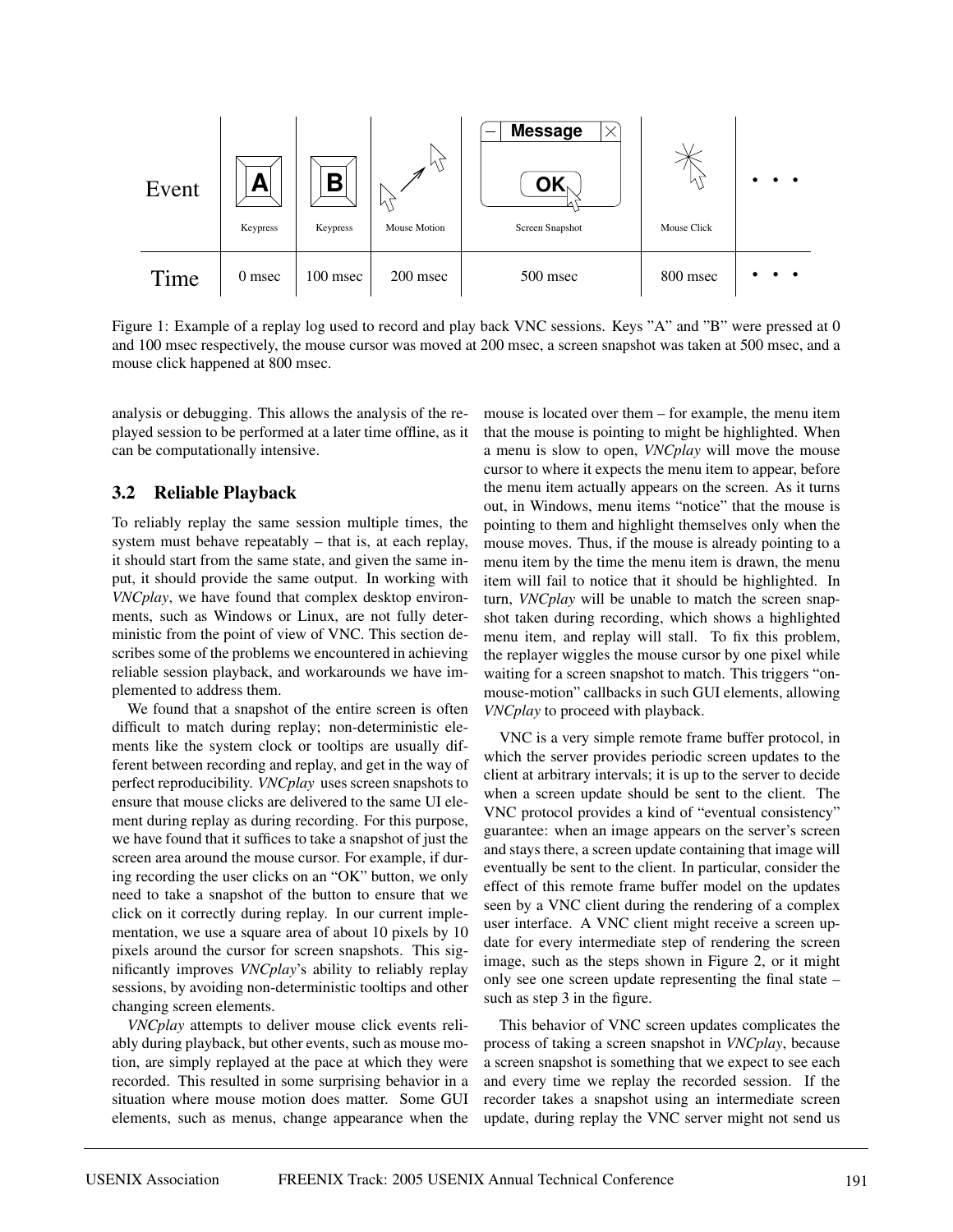

Figure 2: Three consecutive screen updates, as a dialog box is being rendered, that could be combined by the VNC server. VNC quiescing ensures that only the last screen update in such a sequence is used for a screen snapshot.

the same intermediate screen update, instead choosing to send only the final state and thereby preventing the replayer from matching the screen snapshot. For example, if we take a screen snapshot using step 1 or 2 in Figure 2 during recording, the server may choose to only send us the third screen update from the figure, preventing the replayer from successfully matching the screen snapshot. This means that if replay is to be reliable, screen snapshots taken by the VNC recorder should not be intermediate screen states.

To get around the problem of intermediate screen states, we implement VNC *protocol quiescing* during recording. When the recorder decides to take a screen snapshot, it temporarily blocks input events from being sent to the VNC server, and waits a short period of time for the system to process all prior user input and come to some final state; in other words, quiesce. After the screen has quiesced, the recorder takes a screen snapshot, and any blocked input events are sent to the VNC server. This technique produces screen snapshots which can be reliably observed during playback, and allows for robust replay of sessions. We have measured the time required for the operating system and the VNC server to quiesce under workloads such as a user using Microsoft PowerPoint or Word. On a 100 Mbps local area network, the VNC screen image quiesces within 100 milliseconds; *VNCplay* conservatively waits for 150 milliseconds before taking a screen snapshot.

### **3.3 Performance Analysis**

The main metric that we wish to obtain from the interactive replay experiments is the response time for each input event. We implemented an analyzer that compares a set of replayed sessions and extracts interactive response times for various input events.

The analyzer looks for similar screen updates between the replayed sessions; for example, if the user opens a menu in the recorded session, the analyzer would find the times at which the menu opened in the different replays. For each matching screen update, it finds the nearest preceeding input event in all of the sessions, and assumes that this input event caused the screen update. The time difference between the screen update and the input event in each session is taken as the interactive response time for that input event in that session.

To make the analyzer run in acceptable space and time, we had to make a few optimizations. First, the resolution of all screen updates is scaled down (currently by a factor of four in each dimension). This reduces the size of each screen update by a factor of 16, without impacting the accuracy of screen matching – the features we want to match are larger than 4 pixels. Next, screen updates that happen at the same time are coalesced, reducing the number of screen updates that need to be scanned. Lastly, only significant screen updates are analyzed to find corresponding matches – currently the threshold we use is at least 2% pixel difference from the previous analyzed update. This optimization prevents the analyzer from analyzing periods of little or no activity (for example, only mouse movement). As a result of these optimizations, the analyzer can compare two typical interactive sessions on a 2.4GHz Pentium IV computer with 1GB of memory in about the same time it takes to replay the sessions.

# **4 Evaluation**

This section describes our experience using *VNCplay* to evaluate interactive performance of Microsoft Windows and Linux. We subject these systems to various workloads and compare the interactive performance under these scenarios.

We performed four sets of experiments. The first two experiments measure effect of processor speed and disk I/O on interactive performance. The third experiment demonstrates that *VNCplay* can reliably replay interactive sessions over a wide range of system response times by running workloads on a system with an extremely slow disk, which increases the total runtime by a factor of 10. Finally, the fourth experiment shows that we can measure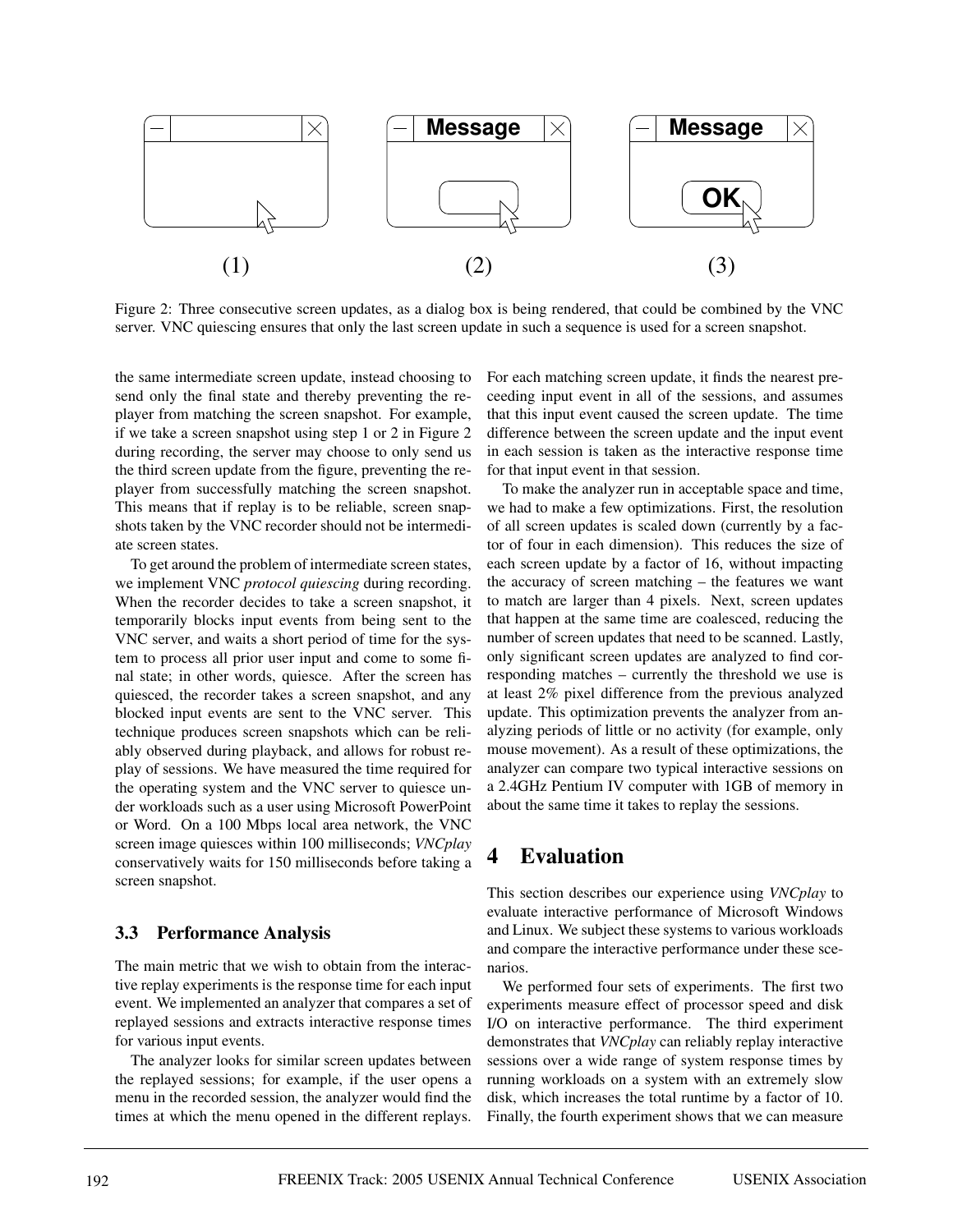interactive performance of a conventional Linux machine without the use of VMware, by evaluating the interactive performance effects of different disk I/O schedulers in Linux 2.6.

For the first three experiments, we used VMware's GSX Server [16] to run the system to be measured. VMware simplifies the task of making an identicallyconfigured system for each experimental run. It also provides an efficient and platform-independent VNC server that is connected to the virtual machine's console. These experiments were done on a Thinkpad T42p laptop with a 2.0 GHz Pentium M processor, 1GB of memory and a 7200rpm 60GB hard drive.

For experiments with VMware virtual machines, we used the VNC recorder to record a user session in a virtual machine containing Microsoft Windows XP and Microsoft Office 2003, and another virtual machine containing Fedora Core 1 Linux and OpenOffice. Both sessions lasted about 6 minutes and consisted of a user creating a presentation, either in PowerPoint or OpenOffice Impress. These sessions was replayed in a variety of environments and the resulting session logs analyzed for interactive performance.

### **4.1 Effect of Processor Speed**

We used the Enhanced Speedstep capabilities of the Pentium M processor to vary the processor speed from 300 MHz to 2.0 GHz and replayed both the PowerPoint and OpenOffice sessions in each of these scenarios. A point to note here is that the Pentium M processor running at a reduced speed does not accurately simulate the performance of an older processor that normally runs at that speed. This is because other characteristics of the processor, such as cache size and memory bus speed, remain unchanged.

Figures 3 and 4 show the total running time of the PowerPoint and OpenOffice sessions for various processor speeds. The running time stays more or less the same, with the difference between fastest and slowest times being less than 1%.

However, the interactive response times of individual events are very different for different processor speeds. Figures 5 and 6 show a CDF plot of the response times for sessions replayed under two different configurations: a simulated 300 MHz system and a 2.0 GHz system. The CDF plot shows the fraction of time that the system's response to user input was within a given value. For instance, a point with an x-axis value of 1 second and y-axis value of 90% would indicate that 90% of the time, the interactive response time was within 1 second.

These figures clearly show that both PowerPoint and OpenOffice running at 300 MHz respond much slower than running at 2.0 GHz, and a user would find it to be sig-



Figure 3: Total running time of a Microsoft PowerPoint session at various processor speeds



Figure 4: Total running time of a Linux OpenOffice session at various processor speeds

nificantly sluggish. For example, in the Linux OpenOffice environment the response time at the 40th percentile when running at 300 MHz is about five times the response time as when running at 2.0 GHz. The slowdown is further illustrated by Figures 7 and 8. These figures show the ratio of response times of events in OpenOffice and PowerPoint running at 300 MHz, to the response times of the same events while running at 2.0 GHz. The OpenOffice plot shows that most of the events are slowed down by a factor of two to factor of five, while for PowerPoint the slowdown is much more modest. This shows that OpenOffice running under Linux requires more CPU resources than PowerPoint under Windows XP.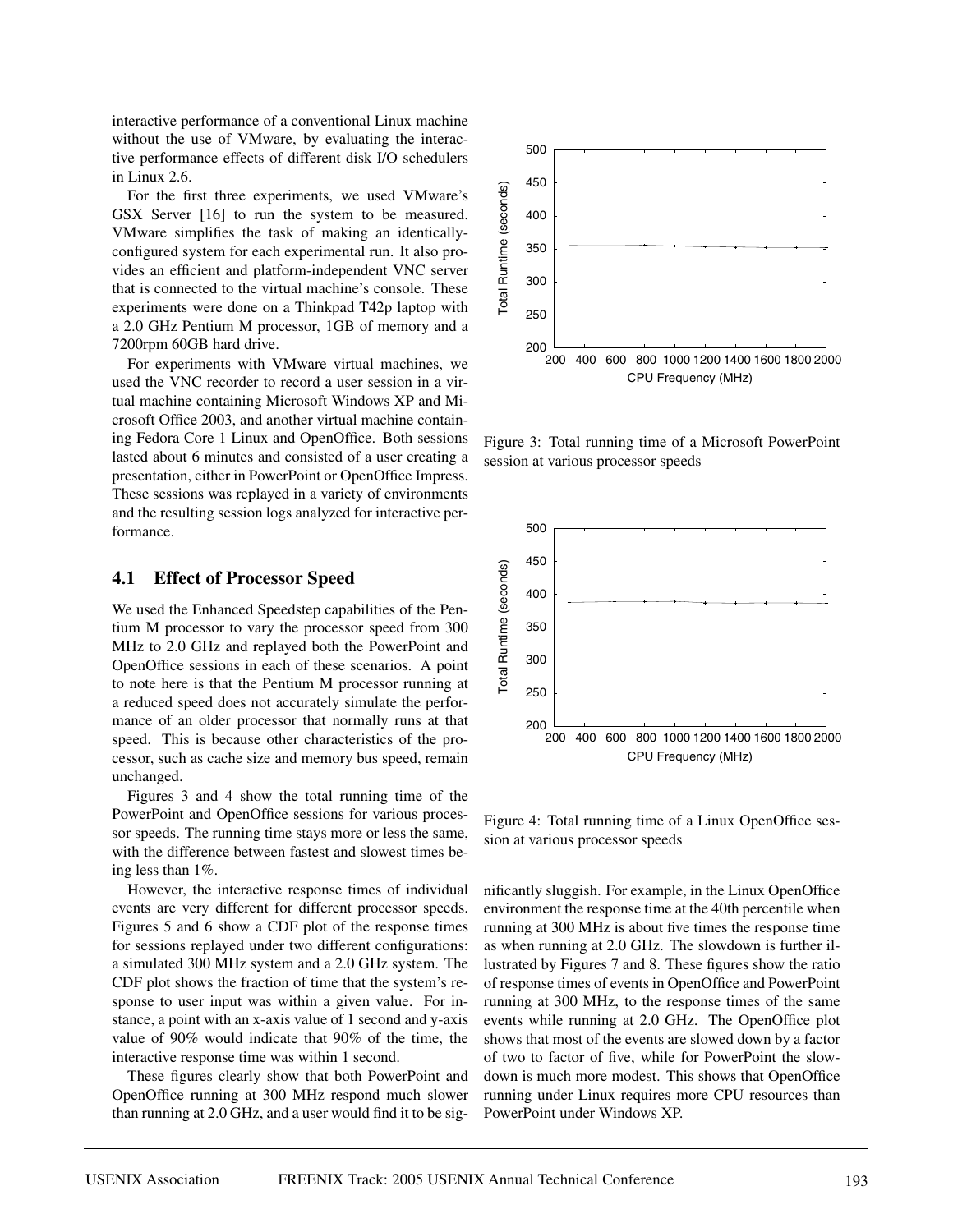



Figure 5: CDF plot of interactive response times for Microsoft PowerPoint under different conditions: on a 2.0 GHz machine and on a simulated 300 MHz machine. Each line shows the fraction of interactive response times (vertical axis) that are within a certain value (horizontal axis).

Figure 7: Histogram of the ratio of interactive response times for Linux OpenOffice on a simulated 300 MHz machine and a 2.0 GHz machine.



Figure 6: CDF plot of interactive response times for Linux OpenOffice under different conditions: on a 2.0 GHz machine and on a simulated 300 MHz machine. Each line shows the fraction of interactive response times (vertical axis) that are within a certain value (horizontal axis).

Note that inspite of the significant differences in response times between the 300 MHz and the 2.0 GHz runs, the total run time is the same in both OpenOffice and PowerPoint. This is because the interactive sessions consist of considerable amount of idle time between events (i.e., user think time). The extra latency in the 300 MHz ses-



Figure 8: Histogram of the ratio of interactive response times for Microsoft PowerPoint on a simulated 300 MHz machine and a 2.0 GHz machine.

sions is absorbed by this idle time, leaving the total running time unchanged. This clearly demonstrates that total run time (and hence throughput benchmarks) are not appropriate for studying interactive responsiveness of systems and makes a case for tools like *VNCplay*.

To compare across a range of processor speeeds, we plot the 25th, 50th, and 75th percentile response time latencies at various processor speeds in Figures 9 and 10. From these figures, we see that there is a minimum processor speed (between 300 MHz and 600 MHz) below which the interactive performance of office workloads de-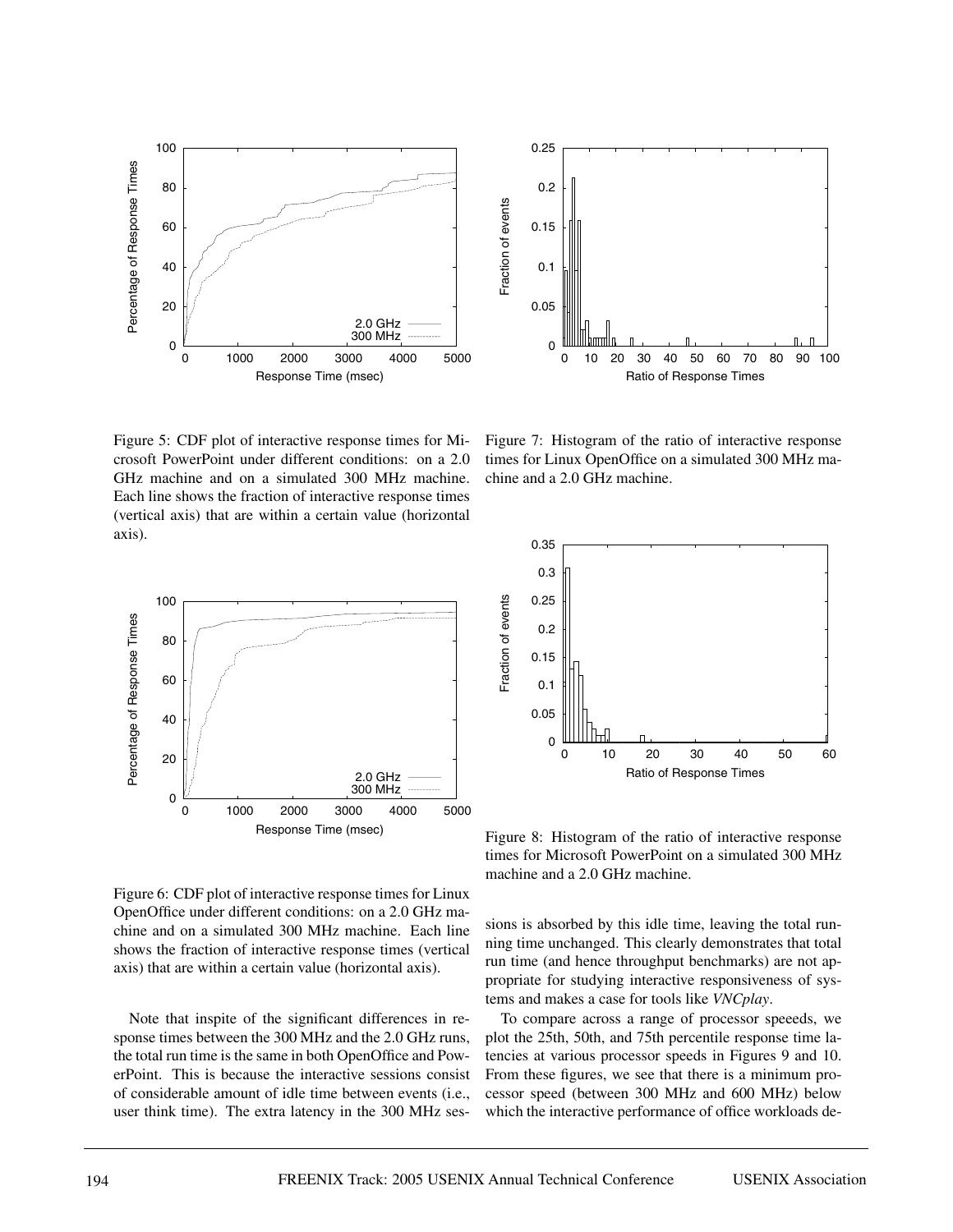

Figure 9: 25th/50th/75th percentiles of the interactive event latencies for Microsoft PowerPoint at various processor speeds



Figure 11: Total running time of the PowerPoint session at various disk I/O rates

0 20 40 60 80 100

Disk IO rate

200

250

300

Total Runtime

( s e c o n d s )

350

400

450

500



Figure 10: 25th/50th/75th percentiles of the interactive event latencies for Linux OpenOffice at various processor speeds

grades rapidly. Increases in processor speed beyond this point provide a gradually diminishing increase in returns, as is to be expected.

### **4.2 Effect of Disk I/O**

We measure the effect of disk I/O on the interactive performance of Microsoft Windows and Linux systems by injecting background disk activity and replaying the PowerPoint and OpenOffice sessions. We wrote a small utility that performs background disk I/O at a specified rate.

Figure 12: Total running time of the OpenOffice session at various disk I/O rates

Each disk I/O is a 32 KB read from the disk.

Figures 11 and 12 show the total run times for various disk I/O rates. As in the previous experiment, the differences in total run times are very small. In Figures 13 and 14 we can see the distribution of interactive response times in two sessions: one with no extra background disk activity and the other with a rate of 100 disk I/Os per second. The response times for the latter session are higher than the ones in the former session. Although the interactive response times of the system are noticeably different in the two cases, the total runtime remains the same, underscoring the need for an interactive performance measurement tool like *VNCplay*.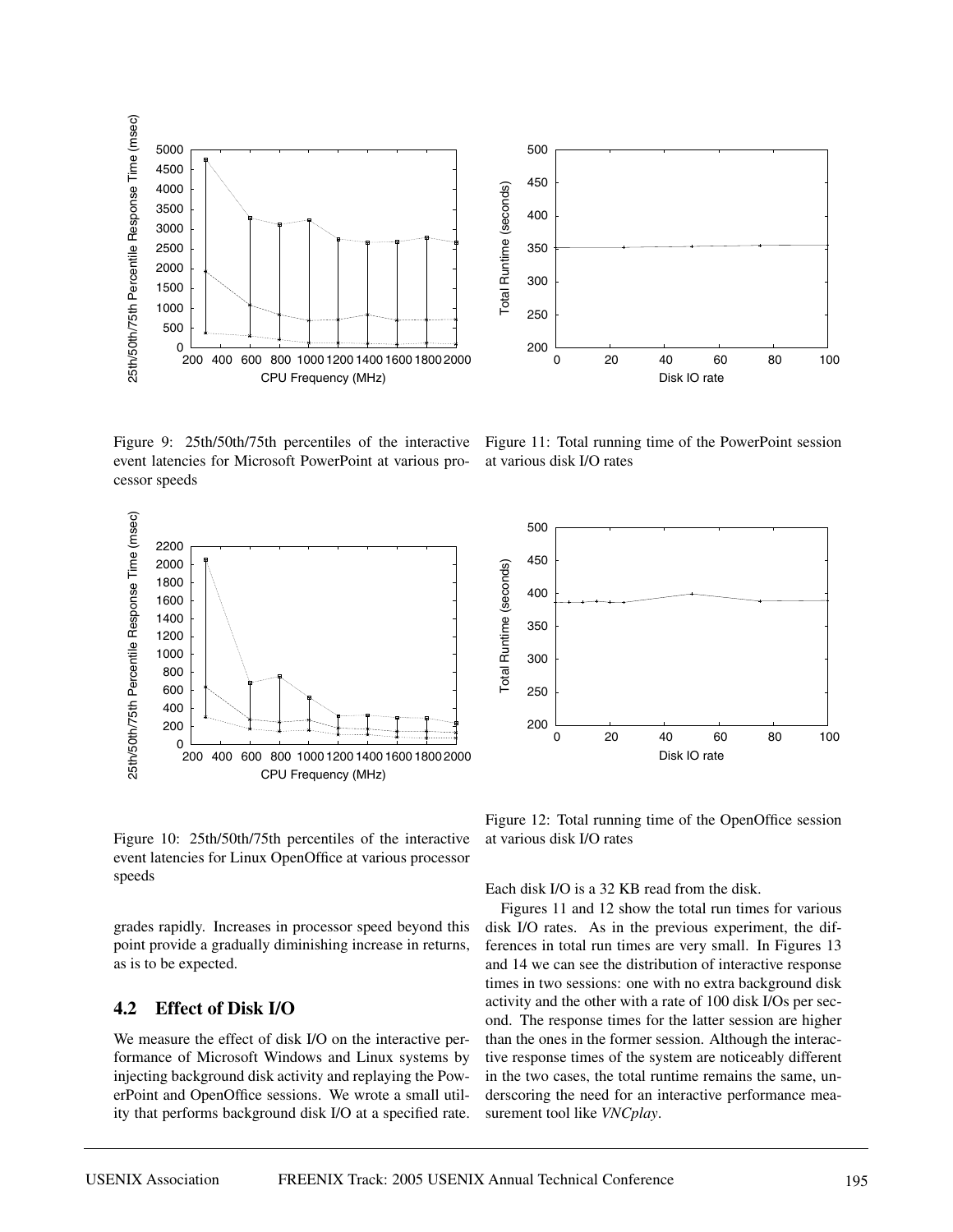

Figure 13: CDF plot of interactive response times for Microsoft PowerPoint under different conditions: on a 2.0 GHz machine with no additional disk IO and on the same machine experiencing 100 additional disk IOs per second. Each line shows the fraction of interactive response times (vertical axis) that are within a certain value (horizontal axis).

#### **4.3 Reliable Session Playback**

To verify that our tools can replay interactive sessions in extreme environments, we simulated an environment with an extremely slow disk subsystem. In particular, we moved the virtual disks of our experimental virtual machine onto an NFS file server connected by a simulated 1.5 Mbps down / 384 Kbps up DSL network link with 40ms round-trip latency. We then replayed a PowerPoint session and a similar Word session on this virtual machine. Although the total running time of the sessions increased from 6 minutes to approximately an hour, the sessions nonetheless completed successfully. This suggests that our replay mechanism is robust against large variations in system response time.

#### **4.4 Replay without VMware**

In the above experiments, we used VMware to run the system to be measured. In some experiments this might not be appropriate and the system might need to run on physical hardware. In this section, we demonstrate the use of *VNCplay* in one such scenario: measurement of the effect of different linux disk I/O schedulers on interactive performance. This experiment needs to be performed on physical hardware since VMware's high overhead for disk I/O can bias the experimental results.

The test machine in this case was a 2.2GHz Xeon ma-

Figure 14: CDF plot of interactive response times for Linux OpenOffice under different conditions: on a 2.0 GHz machine with no additional disk IO and on the same machine experiencing 100 additional disk IOs per second. Each line shows the fraction of interactive response times (vertical axis) that are within a certain value (horizontal axis).

chine with 4GB of memory, running Fedora Core 3. The system was configured to run a standard graphical login session on a VNC server for the purpose of this experiment. For each replay session, a test user account was created from scratch and the machine was rebooted to clear the buffer cache. This ensures that the test machine is brought back to the same state at the beginning of each experimental run.

For this experiment, we recorded a user session lasting about 8 minutes. This consisted of a user creating a simple presentation in OpenOffice Impress, developing a small program in the KDevelop integrated development environment, and changing his desktop background. The Linux system was configured with a different I/O scheduler on each experiment run, and we injected heavy background disk activity. The session was replayed to analyze interactive performance. We tested the anticipatory, deadline, cfq, and noop schedulers that are present in the Linux 2.6 kernel.

| Scheduler    | Total Runtime (min) |
|--------------|---------------------|
| anticipatory | 14.1                |
| cfq          | 77                  |
| deadline     | 7.5                 |
| noop         | 74                  |

Figure 15: Total running time of the user session with various I/O schedulers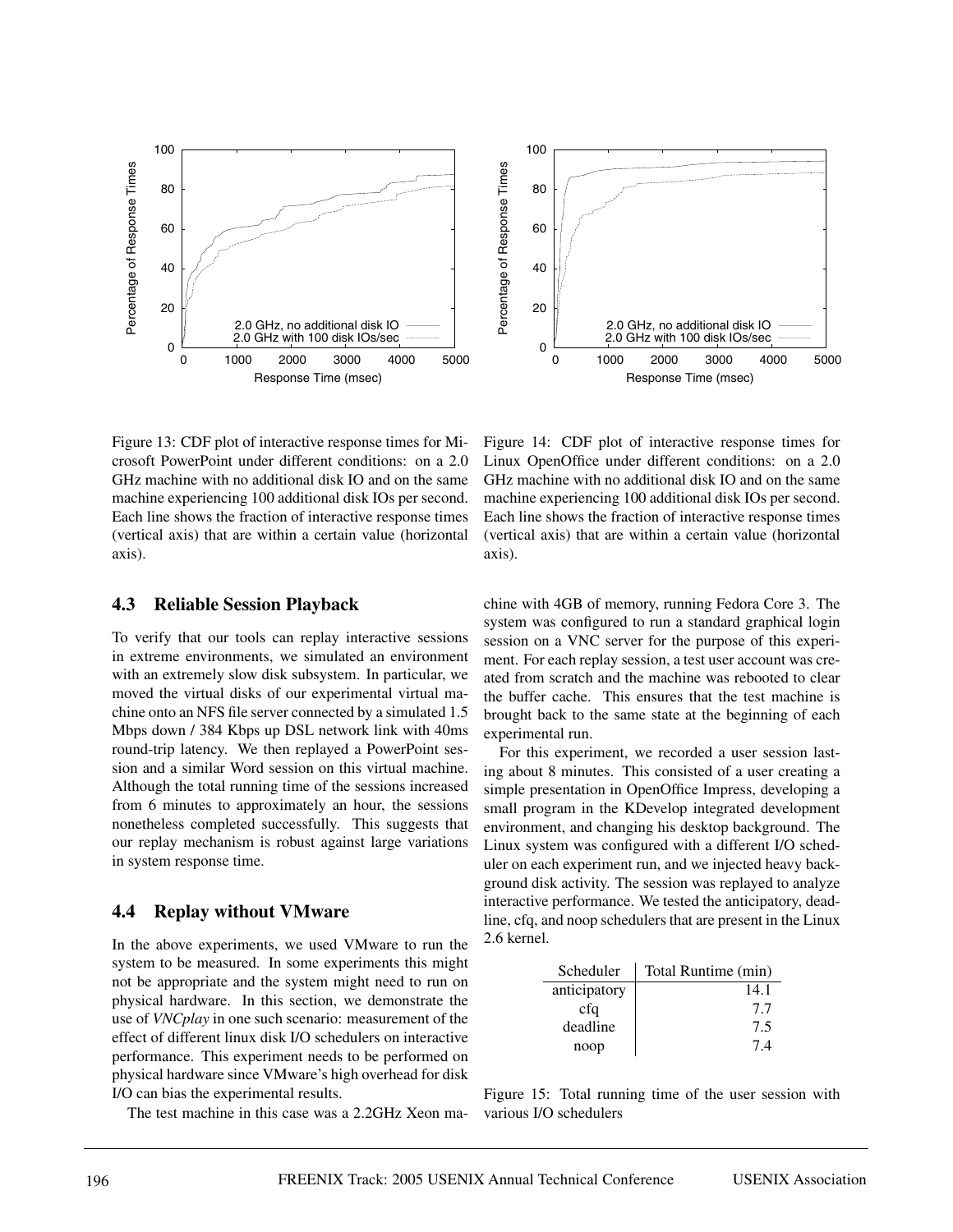

Figure 16: CDF plot of interactive response times for a desktop Linux workload using different disk I/O schedulers and a heavy background disk I/O load.

Figure 15 shows the total runtime, and Figure 16 shows the CDF plot of response times for sessions replayed under the various schedulers. As these figures illustrate, the anticipatory disk scheduler has the worst interactive performance under heavy disk load. This can be easily explained by the anticipatory scheduling algorithm. After having serviced a disk request from a process, the anticipatory scheduler waits for a short period of time for subsequent requests from the same process; any disk requests so received are given high priority. Thus this algorithm favors disk requests from background process with heavy disk activity, and hurts the performance of interactive processes.

From the results of our evaluation, we observe that latency measurements rather than total runtime are an appropriate metric of interactive performance. We also see that *VNCplay* can robustly measure interactive latency over a wide range of scenarios, including various platforms such as Microsoft Windows and Linux, and wide variations in system response time.

### **5 Future Work**

There are a few areas in which our current recorder and replayer fall short. Our current implementation does not attempt to properly synchronize keyboard input events. To make session replay robust across a wide range of workloads, we have worked around the problem by explicitly inserting screen snapshots before keyboard input. This is done by making additional mouse clicks in the application before any keyboard input is sent.

Time-sensitive UI elements are another shortcoming of

our system we hope to address in the future. For instance, Windows makes use of sub-menus that automatically expand when the mouse cursor hovers over a menu item for some period of time. The VNC replayer does not wait for the sub-menu item to appear before proceeding with the replay, and thus can sometimes go astray when replaying in a slow environment. In the current system, we explicitly click on each menu item, even if it has already expanded automatically, to ensure that session can be replayed reliably.

We are exploring the following idea to learn dependencies between input events (both keyboard and mouse) and output events from many replay sessions. After recording an interactive session on a baseline system, we replay the same workload on the baseline system with slight timing variations in the input. Using the runs that were successful, *VNCplay* learns which output events must always happen before an input event is sent, and which ones are irrelevant for the purpose of dependencies. We believe that this information can be used to make replay very robust.

An alternative approach to handling keyboard input is to use a mouse-driven keyboard input tool like the Character Map in Windows.

## **6 Related Work**

Industry benchmarks such as Winbench and Winstone [18] measure the time to complete a fixed workload, but do not indicate how responsive the system is to user input.

Several tools available today for replaying interactive workloads are toolkit-specific [15, 17, 19, 14, 1]. In contrast, *VNCplay* is toolkit- and platform-agnostic. Most of the above tools are intended for GUI testing and require the user to manually insert delay statements for correct replay on slower systems. In addition, to the best of our knowledge, none of them provide response time measurements for the replayed sessions. *VNCplay* provides such measurements and can also be used to perform GUI testing and task automation similar to the tools mentioned above.

Interest in the research community on quantifying interactive performance has been relatively recent. Endo et. al. [4, 3] make a case for using latency as a measure for interactive performance. Recent work on measuring thin client systems [11, 6] uses response time as a measure of performance of thin client systems. However, there is no general toolkit for measuring interactive response times, and we developed *VNCplay* to fill this need.